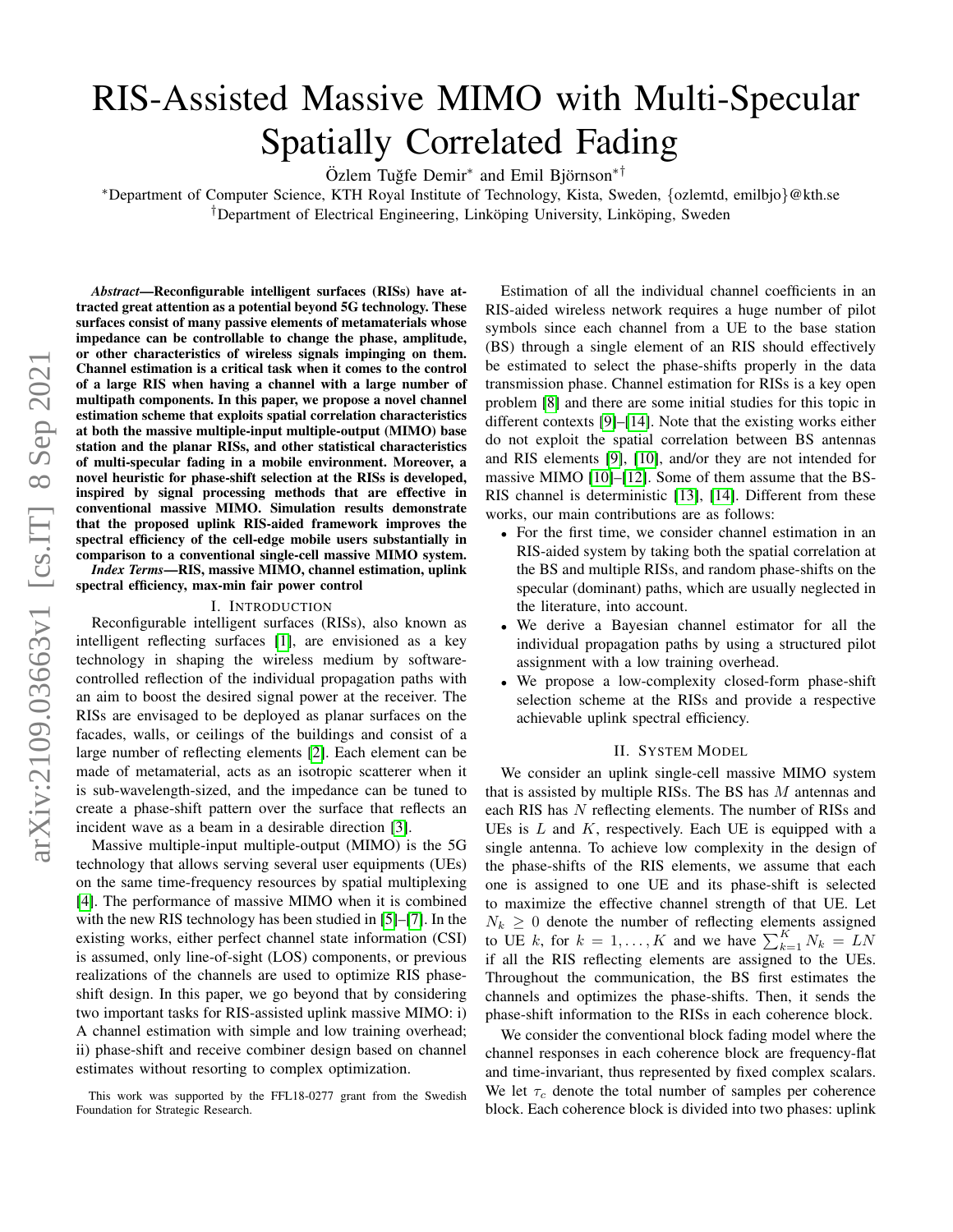training and uplink data transmission with  $\tau_p$  and  $\tau_c - \tau_p$ channel uses, respectively.

Let  $h_k \in \mathbb{C}^M$  denote the channel from UE k to the BS. Generalizing the spatially correlated Rician fading model [\[15\]](#page-5-12) to consider an arbitrary number of specular components, each channel realization is expressed as

<span id="page-1-0"></span>
$$
\mathbf{h}_{k} = \sum_{s=1}^{S_{k}^{\mathrm{h}}} e^{\mathrm{j}\theta_{k,s}^{\mathrm{h}}} \bar{\mathbf{h}}_{k,s} + \tilde{\mathbf{h}}_{k}
$$
 (1)

where the vector  $\bar{\mathbf{h}}_{k,s}$  is the array steering vector scaled by the square root of the corresponding link gain for the sth specular component of the channel.  $S_k^{\text{h}}$  is the number of specular components, which are also called "dominant" paths. The nonspecular part of the channel  $\tilde{\mathbf{h}}_k$  represents the summation of other diffusely propagating multipath components. The vectors  $\bar{\mathbf{h}}_{k,s}$  are fixed for a given setup. If there is an LOS path between the BS and UE  $k$ , then one of the specular components  $e^{j\theta_{k,s}^h}\bar{\mathbf{h}}_{k,s}$  corresponds to this path. Note that microscopic movements induce random phase-shifts on each individual propagation path and the one that affects the sth specular component of the channel is denoted by  $\theta_{k,s}^{\text{h}}$ . These phase-shifts change from coherence block to coherence block. Hence, they are not known in advance and are modeled as an independent uniform random variable in  $[0, 2\pi)$ , i.e.,  $\theta_{k,s}^{\text{h}} \sim \mathcal{U}[0, 2\pi)$ . The nonspecular paths are subject to similar phase-shifts, which give rise to small-scale fading modeled by a Gaussian distribution  $\tilde{\mathbf{h}}_k \sim \mathcal{N}_{\mathbb{C}}(\mathbf{0}_M, \mathbf{R}_k^{\text{h}})$  that also takes an independent realization in each coherence block. The matrix  ${\bf R}_k^{\rm h} \in \mathbb{C}^{M \times M}$  describes the spatial correlation between the channel realizations observed at different BS antennas and other long-term channel effects such as geometric pathloss and shadowing. These matrices are also fixed for a given setup and can, thus, be assumed to be known.

The channel from UE k to RIS  $\ell$  is denoted by  $f_{k\ell} \in \mathbb{C}^N$ and using the same multi-specular correlated fading model as in [\(1\)](#page-1-0), it is expressed as f

$$
\mathbf{f}_{k\ell} = \sum_{s=1}^{S_{k\ell}^1} e^{j\theta_{k\ell,s}^f} \bar{\mathbf{f}}_{k\ell,s} + \tilde{\mathbf{f}}_{k\ell} \tag{2}
$$

where  $\theta_{k\ell,s}^{\text{f}} \sim \mathcal{U}[0,2\pi)$  and  $\tilde{\mathbf{f}}_{k\ell} \sim \mathcal{N}_{\mathbb{C}}(\mathbf{0}_N,\mathbf{R}_{k\ell}^{\text{f}})$ . We will denote the channel from UE  $k$  to the  $N_i$  reflecting elements that are assigned to UE *i* by  $f'_{ki} \in \mathbb{C}^{N_i}$  and it is constructed by the elements of the vectors  $f_{k\ell}$ , for  $\ell = 1, \ldots, L$  at the corresponding indices.

Note that the BS and the RISs are usually stationary. Furthermore, in a well-designed system, RISs would be deployed to have LOS paths to the BS (see [\[16,](#page-5-13) Fig. 7]). Hence, we will not consider a random phase-shift on the LOS component and express the channel between the BS and RISs by separating the LOS part. However, there can be changes in the non-lineof-sight (NLOS) paths due to the time-varying environment. Hence, we can model the channel  $G_{\ell} \in \mathbb{C}^{\tilde{M}\times \tilde{N}}$  as

$$
\mathbf{G}_{\ell} = \bar{\mathbf{G}}_{\ell,1} + \sum_{s=2}^{S_{\ell}} e^{j\theta_{\ell,s}^{G}} \bar{\mathbf{G}}_{\ell,s} + \tilde{\mathbf{G}}_{\ell}
$$
 (3)

which is the channel from RIS  $\ell$  to the BS. Here  $\bar{G}_{\ell,1}$  is the LOS part and the second term includes the  $S_{\ell}^{\text{G}} - 1$  specular

components with random phase-shifts  $\theta_{\ell,s}^{\text{G}} \sim \mathcal{U}[0, 2\pi)$ . Using the Kronecker model [\[17\]](#page-5-14) with the receive and transmit correlation matrices for the BS and RISs,  $\mathbf{R}_{\ell}^{\text{G,BS}} \in \mathbb{C}^{M \times M}$ and  $\mathbf{R}_{\ell}^{\text{G,RIS}} \in \mathbb{C}^{N \times N}$ , for  $\ell = 1, \ldots, L$ , respectively, the nonspecular part of the channel  $G_\ell$  can be expressed as

$$
\tilde{\mathbf{G}}_{\ell} = \left(\mathbf{R}_{\ell}^{\mathrm{G,BS}}\right)^{\frac{1}{2}} \mathbf{W}_{\ell} \left(\mathbf{R}_{\ell}^{\mathrm{G,RIS}}\right)^{\frac{1}{2}}
$$
(4)

where the elements of  $\mathbf{W}_{\ell} \in \mathbb{C}^{M \times N}$  are independent and identically distributed (i.i.d.) standard complex Gaussian random variables. Let  $\mathbf{G}'_k \in \mathbb{C}^{M \times N_k}$  denote the channel from the subset of RIS elements assigned to UE  $k$  to the BS. This matrix is constructed by picking the columns of the matrices  $G_\ell$ , for  $\ell = 1, \ldots, L$  corresponding to the assigned RIS elements.

During the uplink transmission phase, the received signal at the BS can be expressed as

<span id="page-1-1"></span>
$$
\mathbf{y} = \sum_{i=1}^{K} \left( \mathbf{h}_i + \sum_{j=1}^{K} \mathbf{G}'_j \boldsymbol{\Phi}_j \mathbf{f}'_{ij} \right) s_i + \mathbf{n}
$$
 (5)

where  $s_i$  is either the pilot or data signal of UE i and  $\mathbf{n} \sim \mathcal{N}_{\mathbb{C}}(\mathbf{0}_M, \sigma^2 \mathbf{I}_M)$  is the additive noise. The phase-shift of the *n*th element of the *j*th RIS subset (assigned to UE  $j$ ) is represented by  $\phi_{i,n} \in \mathbb{C}$  with the unit-modulus constraint  $|\phi_{j,n}| = 1$ , which is the  $(n, n)$ th element of the diagonal matrix  $\mathbf{\Phi}_j \in \mathbb{C}^{N_j \times N_j}$ . We consider a setup with continuous phase control, which is fully possible in practice [\[18\]](#page-5-15). Defining

<span id="page-1-4"></span>
$$
\mathbf{H}'_{ij} \triangleq \mathbf{G}'_j \text{diag}(\mathbf{f}'_{ij}) \in \mathbb{C}^{M \times N_j},\tag{6}
$$

where  $diag(f'_{ij})$  denotes the  $N_j \times N_j$  diagonal matrix with entries as the elements of the vector  $f'_{ij}$ , the received signal in [\(5\)](#page-1-1) can also be expressed in the following form

<span id="page-1-2"></span>
$$
\mathbf{y} = \sum_{i=1}^{K} \left( \mathbf{h}_i + \sum_{j=1}^{K} \mathbf{H}'_{ij} \boldsymbol{\phi}_j \right) s_i + \mathbf{n} \tag{7}
$$

where  $\phi_j \in \mathbb{C}^{N_j}$  is the vector whose *n*th element is  $\phi_{j,n}$ .

#### III. PHASE-SHIFT SELECTION

In this section, we will introduce a phase-shift selection scheme that does not require any complex optimization tool or algorithm and, hence, can be implemented per coherence block by using the estimates for each channel realization. In the uplink payload data transmission phase, the received signal at the BS is given as in [\(5\)](#page-1-1) or [\(7\)](#page-1-2) with  $s_i$  being the uplink data signal of UE i with transmit power  $p_i$ , i.e.,  $\mathbb{E}\{|s_i|^2\} =$  $p_i$ . Let  $\hat{\mathbf{h}}_i$  and  $\hat{\mathbf{H}}'_{ij}$  denote the estimates of the direct BS-UE channel  $h_i$  and the cascaded BS-RIS-UE channel  $H'_{ij}$  in [\(7\)](#page-1-2). Since the jth RIS subset is assigned to serve UE  $j$ , in the proposed scheme,  $\phi_{j,n}$  will be selected to maximize the channel strength of UE  $j$ . More precisely, considering only the cascaded channel through the jth RIS subset in [\(7\)](#page-1-2), our aim is to maximize the norm of the respective portion of the overall estimated channel, i.e.,  $\hat{\mathbf{h}}_j + \hat{\mathbf{H}}'_{jj} \phi_j$ . Under the unit modulus constraints on the elements of  $\phi_j$ , the corresponding optimization problem is given as

<span id="page-1-3"></span>
$$
\begin{aligned}\n\text{maximize} & \quad \left\| \widehat{\mathbf{h}}_j + \widehat{\mathbf{H}}'_{jj} \phi_j \right\|^2 \\
\text{subject to} & \quad |\phi_{j,n}| = 1, \quad n = 1, \dots, N_j.\n\end{aligned} \tag{8}
$$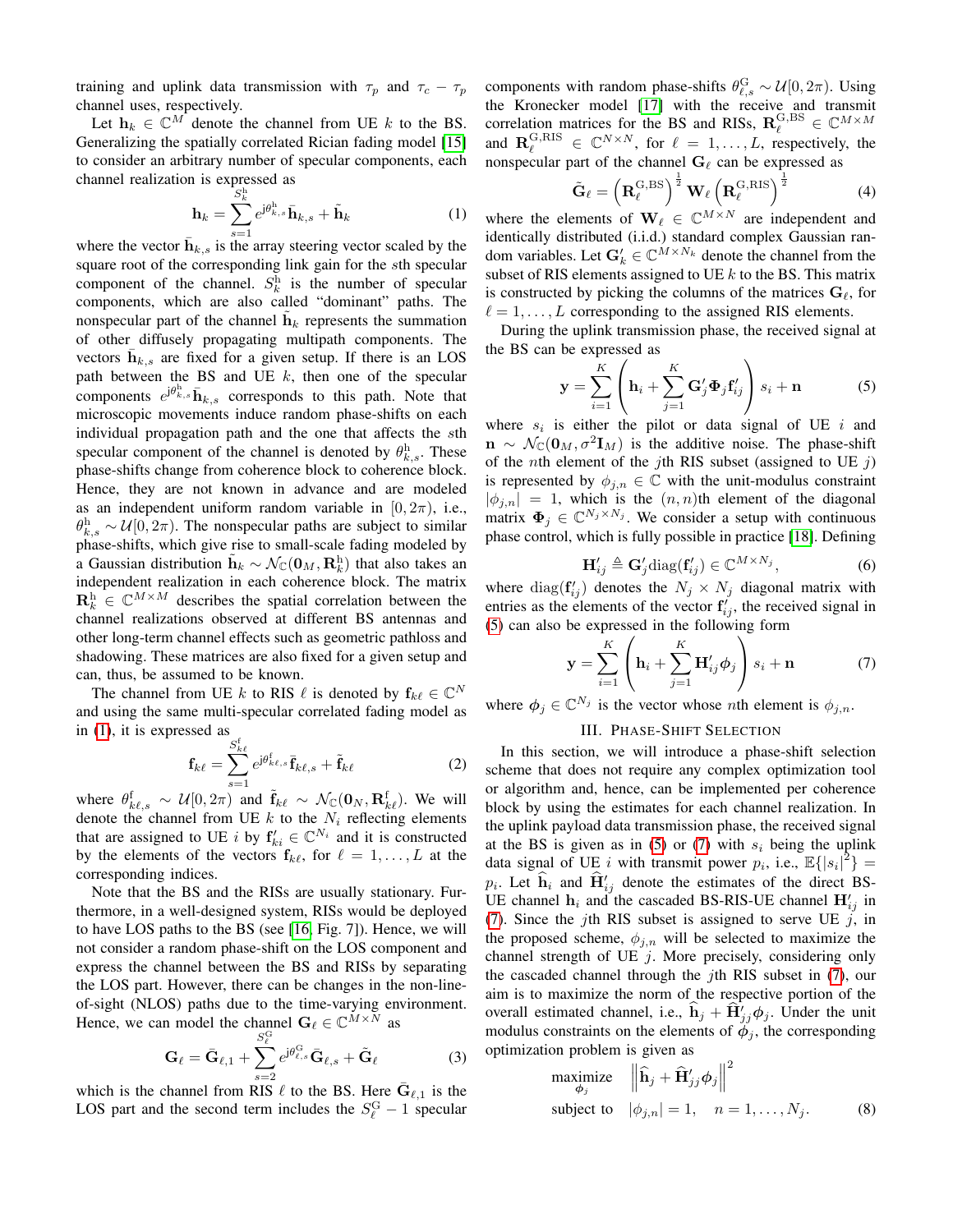The problem [\(8\)](#page-1-3) is non-convex but semidefinite programming (SDP) with rank relaxation can be used to obtain a suboptimal solution similar to the single-UE problem in [\[1,](#page-5-0) Sec. III-A]. SDP is computationally infeasible when having a massive number of BS antennas and RIS elements. A heuristic approximation to the optimal solution of [\(8\)](#page-1-3) can be obtained by relaxing the unit modulus constraints:

<span id="page-2-0"></span>
$$
\begin{aligned}\n\text{maximize} & \quad \left\| \widehat{\mathbf{h}}_j + \widehat{\mathbf{H}}'_{jj} \phi_j \right\|^2 \\
\text{subject to} & \quad \|\phi_j\|^2 \le N_j.\n\end{aligned} \tag{9}
$$

The above problem is still non-convex but it can be solved optimally using eigenvalue decomposition and a bisection search for root finding as shown in the following lemma.

<span id="page-2-1"></span>**Lemma 1.** Let  $\lambda_{j,d} \geq 0$  be the nonnegative eigenvalues and  $\mathbf{u}_{j,d} \in \mathbb{C}^{N_j}$  be the corresponding orthonormal eigenvectors *of*  $(\hat{\mathbf{H}}'_{jj})^{\text{H}}\hat{\mathbf{H}}'_{jj}$ . If  $\hat{\mathbf{h}}_j = \mathbf{0}_{N_j}$ , the optimal solution to the *problem* [\(9\)](#page-2-0) is given by  $\phi_j^* = \sqrt{N_j} \mathbf{u}_{j,\bar{d}}$  where  $\bar{d}$  is the *index corresponding to the dominant eigenvector. Otherwise, the optimal solution is*

$$
\phi_j^* = \sum_{d=1}^{N_j} \frac{\mathbf{u}_{j,d} \mathbf{u}_{j,d}^{\mathrm{H}}(\widehat{\mathbf{H}}'_{jj})^{\mathrm{H}} \widehat{\mathbf{h}}_j}{\gamma^* - \lambda_{j,d}}, \quad d = 1, \dots, N_j,
$$
 (10)

where  $\gamma^*$   $>$   $\max_d \lambda_{j,d}$  is the unique root of

$$
\sum_{d=1}^{N_j} \frac{\left| \mathbf{u}_{j,d}^{\mathrm{H}} (\hat{\mathbf{H}}'_{jj})^{\mathrm{H}} \hat{\mathbf{h}}_j \right|^2}{\left( \gamma - \lambda_{j,d} \right)^2} = N_j. \tag{11}
$$

*Proof.* The proof is omitted due to space limitation.  $\Box$ 

We select the RIS phase-shifts by picking the phase-shifts of the optimal  $\phi_j^*$  given in Lemma [1,](#page-2-1) i.e.,

<span id="page-2-2"></span>
$$
\phi_{j,n} = e^{j2\phi_{j,n}^{*}}, \quad n = 1, \dots, N_j, \quad j = 1, \dots, K.
$$
 (12)

Note that selecting the phase-shifts based on more complex optimization algorithms as in the previous works [\[1\]](#page-5-0), [\[14\]](#page-5-8) will necessitate solving a non-convex problem with computationally time-consuming algorithms. Moreover, a new optimization problem should be solved in each coherence block, which is impractical in mobile scenarios with ms-range coherence times. The proposed scheme in [\(12\)](#page-2-2) does not require any heavy processing and, hence, it is computationally efficient with the same order as the linear receive combining schemes of conventional massive MIMO systems.

### IV. UPLINK SPECTRAL EFFICIENCY

Let  $v_k \in \mathbb{C}^M$  denote the receive combining vector that is applied to the received signal y given in [\(5\)](#page-1-1) and [\(7\)](#page-1-2) for the decoding of the UE  $k$ 's uplink data at the BS. Defining

<span id="page-2-6"></span>
$$
\mathbf{b}_k = \mathbf{h}_k + \sum_{j=1}^K \mathbf{G}'_j \boldsymbol{\Phi}_j \mathbf{f}'_{kj} = \mathbf{h}_k + \sum_{j=1}^K \mathbf{H}'_{kj} \boldsymbol{\phi}_j, \qquad (13)
$$

for  $k = 1, ..., K$ , the BS obtains the soft estimate of  $s_k$  as

<span id="page-2-4"></span>
$$
\widehat{s}_k = \mathbf{v}_k^{\mathrm{H}} \mathbf{y} = \mathbf{v}_k^{\mathrm{H}} \mathbf{b}_k s_k + \sum_{\substack{i=1 \ i \neq k}}^K \mathbf{v}_k^{\mathrm{H}} \mathbf{b}_i s_i + \mathbf{v}_k^{\mathrm{H}} \mathbf{n}.
$$
 (14)

An ergodic spectral efficiency (SE) of the proposed RISassisted massive MIMO system can be obtained as follows.

<span id="page-2-5"></span>Lemma 2. *An achievable SE of UE* k *is*

<span id="page-2-3"></span>
$$
SE_k = \frac{\tau_c - \tau_p}{\tau_c} \log_2 \left( 1 + \text{SINR}_k \right) \quad \text{bit/s/Hz} \tag{15}
$$

*where the effective signal-to-interference-plus-noise ratio (SINR) is given by*

 $SINR_k =$ 

$$
\frac{p_k \left| \mathbb{E} \left\{ \mathbf{v}_k^{\mathrm{H}} \mathbf{b}_k \right\} \right|^2}{\sum_{i=1}^K p_i \mathbb{E} \left\{ |\mathbf{v}_k^{\mathrm{H}} \mathbf{b}_i|^2 \right\} - p_k \left| \mathbb{E} \left\{ \mathbf{v}_k^{\mathrm{H}} \mathbf{b}_k \right\} \right|^2 + \sigma^2 \mathbb{E} \left\{ ||\mathbf{v}_k||^2 \right\}}.
$$
 (16)

*Proof.* The SE in [\(15\)](#page-2-3) is obtained by treating [\(14\)](#page-2-4) as an interference channel with the known channel response  $\mathbb{E} \{ \mathbf{v}_k^{\text{H}} \mathbf{b}_k \}$ and the interference  $\mathbf{v}_k^{\text{H}} \mathbf{y} - \mathbb{E} \{ \mathbf{v}_k^{\text{H}} \mathbf{b}_k \} s_k$ . Then, using [\[4,](#page-5-3) Corollary 1.3], we obtain the given result.  $\Box$ 

Note that Lemma [2](#page-2-5) is valid for any selection of receive combining vector  $v_k$ . Maximum ratio (MR) combining can be used to maximize the received power, which for the considered RIS-assisted massive MIMO system can be defined as

<span id="page-2-9"></span><span id="page-2-7"></span>
$$
\mathbf{v}_k^{\text{MR}} = \widehat{\mathbf{b}}_k \tag{17}
$$

where  $\mathbf{b}_k$  is the estimate of the overall channel  $\mathbf{b}_k$  obtained by the proposed estimator that will be described in the following section. To suppress interference, we can use regularized zeroforcing (RZF) with

<span id="page-2-8"></span>
$$
\mathbf{v}_k^{\text{RZF}} = \left(\sum_{i=1}^K p_i \hat{\mathbf{b}}_i \hat{\mathbf{b}}_i^{\text{H}} + \sigma^2 \mathbf{I}_M\right)^{-1} \hat{\mathbf{b}}_k. \tag{18}
$$

#### V. CHANNEL ESTIMATION

To select the RIS phase-shifts in [\(12\)](#page-2-2), we need to estimate the direct channels  $h_i$  and the cascaded RIS channels  $H'_{ij}$  in each coherence block and use those estimates in the phaseshift and receive combiner selection.

For the proposed channel estimation scheme, the number of samples that are allocated for pilot transmission in the training phase is  $\tau_p = (LR + 1)K$  under the assumption that  $\tau_p < \tau_c$ . Here,  $1 \leq R \leq N$  is a predefined integer parameter such that  $N/R$  is also an integer. R is equal to the number of non-overlapping RIS sub-surfaces with  $N/R$  elements in a given RIS, which are introducing the same phase-shifts in the pilot training phase. In this way, the required length of the orthogonal pilot sequences is reduced from  $(LN + 1)K$ , which is a huge number when having a large number  $LN$  of RIS elements, to  $(LR + 1)K$ . For the proposed method, the parameter  $R$  can be adjusted arbitrarily enabling lower training overhead. The value of R for a given setup can be adjusted by considering the trade-off between the pilot length and the channel estimation performance.

We consider  $LR + 1$  pilot transmission intervals each of which spans K channel uses as depicted in Fig. [1.](#page-3-0) Let  $\varphi_k \in$  $\mathbb{C}^K$  denote the pilot signal assigned to UE k for each training interval where  $\|\varphi_k\|^2 = 1$ ,  $\forall k$ . The pilot signals are mutually orthogonal between UEs, i.e.,  $\varphi_k^{\text{H}} \varphi_i = 0$ ,  $\forall i \neq k$ . We will use the index  $t = 0$  for the first training interval and  $t = 1, \ldots, LR$ for the consecutive  $LR$  intervals. The phase-shift introduced by each element in the rth sub-surface of RIS  $\ell$  in the tth pilot interval is represented by  $\psi_{\ell r,t} \in \mathbb{C}$  with  $|\psi_{\ell r,t}| = 1$ , for  $\ell = 1, ..., L, r = 1, ..., R$ , and  $t = 0, ..., LR$ . Let RIS  $(\ell, r)$  refer to the elements in the rth sub-surface of RIS  $\ell$ as in Fig. [1.](#page-3-0) Let also  $\psi_{\ell r} \in \mathbb{C}^{LR+1}$  denote the vector that is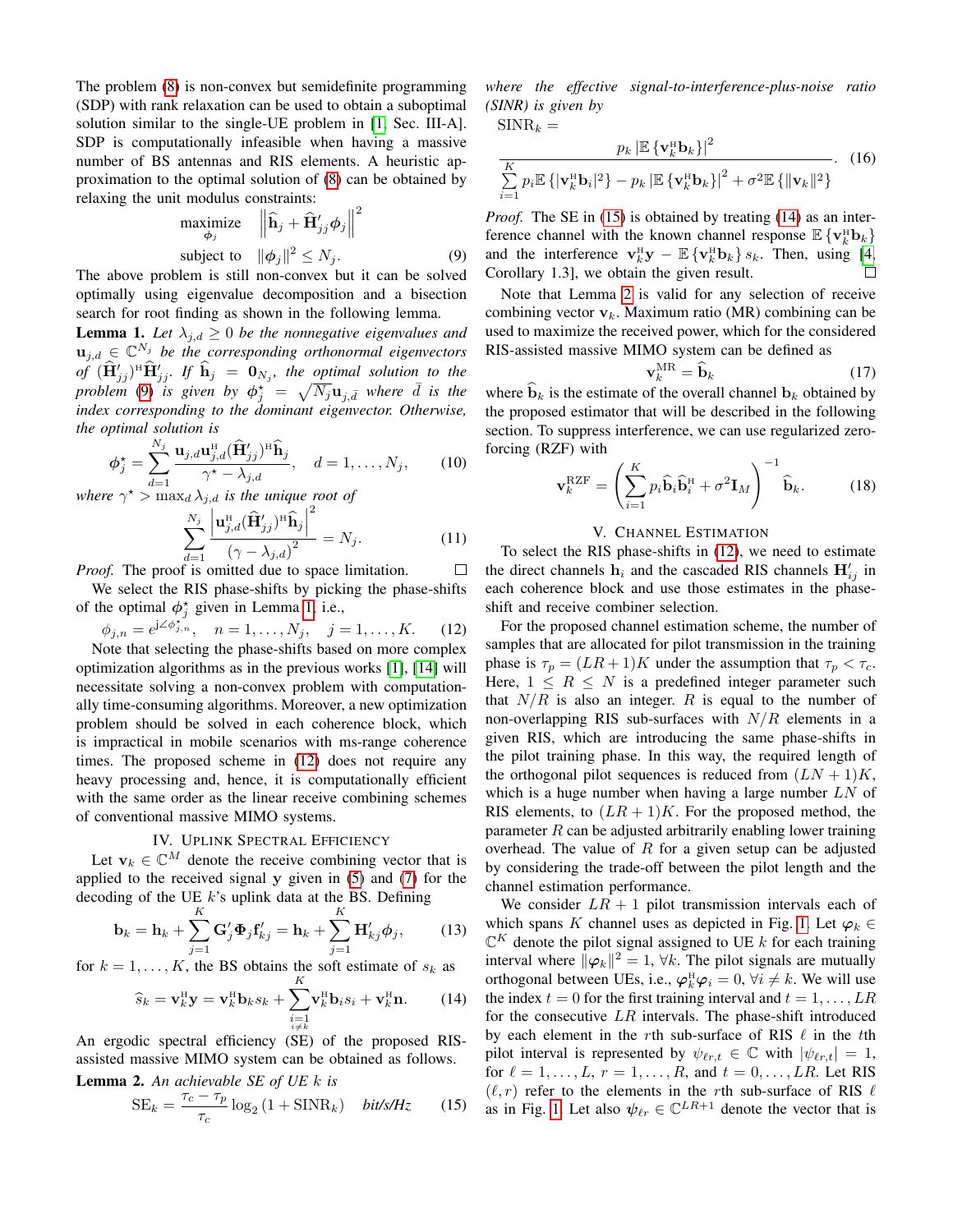constructed by the phase-shifts of the RIS  $(\ell, r)$  throughout the whole training interval, i.e.,  $\psi_{\ell r} = [\psi_{\ell r,0} \dots \psi_{\ell r,LR}]^{T} \in$  $\mathbb{C}^{LR+1}$ , for  $\ell = 1, \ldots, L$  and  $r = 1, \ldots, R$ . We select them so that they are mutually orthogonal and also orthogonal to the all ones vector  $\mathbf{1}_{LR+1} = [1 \dots 1]^T \in \mathbb{C}^{LR+1}$ , i.e.,  $\psi_{\ell r}^H \psi_{\ell' r'} =$  $0, \forall (\ell', r') \neq (\ell, r)$  and  $\psi_{\ell r}^{\text{H}} \mathbf{1}_{LR+1} = 0$ , for  $\forall \ell, \forall r$ . This is satisfied by the LR columns of the  $(LR + 1) \times (LR + 1)$ discrete Fourier transform (DFT) matrix by excluding the first column. To make the notation simpler, let us first define

$$
\mathbf{H}_{k\ell} \triangleq \mathbf{G}_{\ell} \text{diag}(\mathbf{f}_{k\ell}) \in \mathbb{C}^{M \times N}
$$
 (19)

in analogy with the definition in [\(6\)](#page-1-4). The columns of the matrix  $H_{k\ell}$  correspond the cascaded channels from UE k to the BS through RIS  $\ell$ . Let also  $RIS_{\ell,r}$  denote the set of element indices corresponding to the RIS  $(\ell, r)$ . The channels  $[\mathbf{H}_{k\ell}]_{:n}$ for  $n \in \text{RIS}_{\ell,r}$  will be affected by the same phase-shift  $\psi_{\ell,r,t}$  in the tth training interval. Using these definitions, the received signal at the BS in the tth interval is thus given as

$$
\mathbf{Y}_{t}^{\mathrm{p}} = \sum_{i=1}^{K} \sqrt{K\eta} \left( \mathbf{h}_{i} + \sum_{\ell=1}^{L} \sum_{r=1}^{R} \psi_{\ell r,t} \sum_{n \in \mathrm{RIS}_{\ell,r}} [\mathbf{H}_{i\ell}]_{:n} \right) \varphi_{i}^{\mathrm{T}} + \mathbf{N}_{t}^{\mathrm{p}} \tag{20}
$$

where  $\mathbf{N}_{t}^{\text{p}} \in \mathbb{C}^{M \times K}$  is the additive noise with i.i.d.  $\mathcal{N}_{\mathbb{C}}(0, \sigma^2)$ elements. The pilot transmit power is denoted by  $\eta$ .

After correlating  $Y_t^p$  with  $\varphi_k$ , we obtain the sufficient statistics for the estimation of  $h_k$  and  $H_{k\ell}$ , for  $\ell = 1, \ldots, L$ ;  $\mathbf{z}_{k,t}^{\mathrm{p}}\!=\!\mathbf{Y}^{\mathrm{p}}_t\boldsymbol{\varphi}^*_k$ 

$$
= \sqrt{K\eta} \left( \mathbf{h}_k + \sum_{\ell=1}^L \sum_{r=1}^R \psi_{\ell r,t} \sum_{n \in \text{RIS}_{\ell,r}} \left[ \mathbf{H}_{k\ell} \right]_{:n} \right) + \tilde{\mathbf{n}}_{k,t}^{\text{p}} \quad (21)
$$

where  $\tilde{\mathbf{n}}_{k,t}^{\mathrm{p}} = \mathbf{N}_{t}^{\mathrm{p}} \boldsymbol{\varphi}_{k}^{*} \sim \mathcal{N}_{\mathbb{C}}(\mathbf{0}_{M}, \sigma^{2} \mathbf{I}_{M})$ . Since  $\mathbf{1}_{LR+1}$ is orthogonal to the vectors  $\psi_{\ell r}$ , we have  $1^{\text{H}}_{LR+1}\psi_{\ell r}$  =  $\sum_{t=0}^{LR} \psi_{\ell r,t} = 0$ , for  $\ell = 1, \ldots, L$  and  $r = 1, \ldots, R$ . We can obtain the sufficient statistics for the estimation of direct channel  $h_k$  using all the received pilot signals:

$$
\mathbf{z}_{k}^{\mathrm{p,h}} = \frac{\sum_{t=0}^{LR} \mathbf{z}_{k,t}^{\mathrm{p}}}{\sqrt{LR+1}} = \sqrt{K(LR+1)\eta} \mathbf{h}_{k} + \tilde{\mathbf{n}}_{k}^{\mathrm{p,h}} \tag{22}
$$

where  $\tilde{\mathbf{n}}_k^{\text{p,h}} = \sum_{t=0}^{LR} \tilde{\mathbf{n}}_{k,t}^{\text{p}} / \sqrt{LR+1} \sim \mathcal{N}_{\mathbb{C}}(\mathbf{0}_M, \sigma^2 \mathbf{I}_M)$ . Note that the pilots and phase-shifts are designed to enable separate estimation of the channels.

The linear minimum mean-squared error (LMMSE) estimate of  $h_k$  is given by [\[19\]](#page-5-16)

$$
\widehat{\mathbf{h}}_k \triangleq \sqrt{K(LR+1)\eta} \overline{\mathbf{R}}_k^{\mathrm{h}} \left( K(LR+1)\eta \overline{\mathbf{R}}_k^{\mathrm{h}} + \sigma^2 \mathbf{I}_M \right)^{-1} \mathbf{z}_k^{\mathrm{p,h}} \tag{23}
$$

where it follows from [\(1\)](#page-1-0) that  $\overline{\mathbf{R}}_k^{\text{h}}$  $\frac{1}{k}$  can be computed as

$$
\overline{\mathbf{R}}_k^{\mathrm{h}} = \mathbb{E}\left\{\mathbf{h}_k \mathbf{h}_k^{\mathrm{H}}\right\} = \sum_{s=1}^{S_k^{\mathrm{h}}} \overline{\mathbf{h}}_{k,s} \overline{\mathbf{h}}_{k,s}^{\mathrm{H}} + \mathbf{R}_k^{\mathrm{h}}.
$$
 (24)

The sufficient statistics for the estimation of  $[H_{k\ell}]_{:n}$ , for  $n \in \text{RIS}_{\ell,r}$  is obtained by combining the signals [\(21\)](#page-3-1) with appropriate weighting as

$$
\mathbf{z}_{k,\ell r}^{\mathrm{p},\mathrm{H}} = \frac{\sum_{t=0}^{LR} \psi_{\ell r,t}^* \mathbf{z}_{k,t}^{\mathrm{p}}}{\sqrt{LR+1}} = \sqrt{K(LR+1)\eta} \sum_{n \in \mathrm{RIS}_{\ell,r}} [\mathbf{H}_{k\ell}]_{:,n} + \tilde{\mathbf{n}}_{k,\ell r}^{\mathrm{p},\mathrm{H}} \tag{25}
$$



<span id="page-3-2"></span><span id="page-3-0"></span>where we have used that  $\psi_{\ell' r'}^{\text{H}} \psi_{\ell r} = 0$ ,<br>  $\forall (\ell', r') \neq (\ell, r)$  and  $\psi_{\ell r}^{\text{H}} \mathbf{1}_{LR+1} = 0$ ,  $\forall \ell, \forall r$ , and  $\boldsymbol{\psi}_{\ell' r'}^{\text{\tiny H}} \boldsymbol{\psi}_{\ell r} = 0,$  $\tilde{\mathbf{n}}_{k,\ell r}^{p,H}(t, r) \neq (\mathcal{E}, r)$  and  $\psi_{\ell r}^{p,H}L_{R+1}^{p,H} = 0$ ,  $\forall \mathcal{E}, \forall r$ ,<br>  $\tilde{\mathbf{n}}_{k,\ell r}^{p,H} = \sum_{t=0}^{K} \psi_{\ell r,t}^{*} \tilde{\mathbf{n}}_{k,t}^{p}/\sqrt{LR+1} \sim \mathcal{N}_{\mathbb{C}}(\mathbf{0}_{M}, \sigma^{2} \mathbf{I}_{M}).$ **Lemma 3.** *The LMMSE estimate of*  $[\mathbf{H}_{k\ell}]_{:n}$ , *for*  $n \in \text{RIS}_{\ell,r}$ *is given by*  $\left[\widehat{\mathbf{H}}_{k\ell}\right]_{:n}$  $\triangleq \sqrt{K(LR+1)\eta}\overline{\mathbf{R}}_{k\ell,n}$ 

<span id="page-3-3"></span>*where*

$$
\overline{\mathbf{R}}_{k\ell,n} = \sum_{n' \in \text{RIS}_{\ell,r}} \left[ \overline{\mathbf{R}}_{k\ell}^{\text{f}} \right]_{nn'} \left( \sum_{s=1}^{S_{\ell}^{\text{G}}} \left[ \overline{\mathbf{G}}_{\ell,s} \right]_{:n} \left[ \overline{\mathbf{G}}_{\ell,s} \right]_{:n'}^{H} + \left[ \mathbf{R}_{\ell}^{\text{G,RIS}} \right]_{n'n} \mathbf{R}_{\ell}^{\text{G,BS}} \right),
$$
\n
$$
\overline{\mathbf{R}}_{k(\ell,r)} = \sum_{n \in \text{RIS}_{\ell,r}} \overline{\mathbf{R}}_{k\ell,n} \tag{27}
$$

 $\times \left(K(LR+1)\eta\overline{\mathbf{R}}_{k(\ell,r)}+\sigma^2\mathbf{I}_M\right)^{-1}\mathbf{z}_{k,\ell r}^\text{p,H} \quad (26)$ 

 $\Box$ 

 $\overline{\mathbf{R}}_{k\ell}^{\text{f}} = \mathbb{E} \left\{ \mathbf{f}_{k\ell} \mathbf{f}_{k\ell}^{\text{H}} \right\} = \sum_{s=1}^{S_{k\ell}^{\text{f}}} \overline{\mathbf{f}}_{k\ell,s} \overline{\mathbf{f}}_{k\ell,s}^{\text{H}} + \mathbf{R}_{k\ell}^{\text{f}}.$ *Proof.* The proof is omitted due to space limitation.

<span id="page-3-1"></span>As can be seen from Lemma [3,](#page-3-2) we exploit not only the LOS part of the BS-RIS channels  $G_\ell$  but also the other dominant components and the spatial correlation characteristics at both the RIS and BS sides, different from the existing channel estimation schemes (see the introduction for details).

Using the estimated channels, we adjust the RIS phase-shifts for the data transmission according to [\(12\)](#page-2-2). Using those phaseshifts, the estimate of the overall channel  $\mathbf{b}_k$  in [\(13\)](#page-2-6) is

<span id="page-3-4"></span>
$$
\widehat{\mathbf{b}}_k = \widehat{\mathbf{h}}_k + \sum_{j=1}^n \widehat{\mathbf{H}}'_{kj} \phi_j, \quad k = 1, \dots, K \tag{28}
$$

where the cascaded channel estimates  $\hat{\mathbf{H}}'_{kj}$  can be obtained by picking  $[\mathbf{H}_{k\ell}]_{:n}$  in [\(26\)](#page-3-3) as its columns according to the definition and indexing in [\(6\)](#page-1-4). Once we have obtained  $\mathbf{b}_k$  from [\(28\)](#page-3-4), the receive combining schemes given in [\(17\)](#page-2-7) and [\(18\)](#page-2-8) can be used with the SE expression in Lemma [2.](#page-2-5)

#### VI. MAX-MIN FAIRNESS POWER CONTROL

In an RIS-assisted massive MIMO system, the most unfortunate UEs with blocked direct channels to the BS or severe pathlosses will be more likely to gain from the phaseshifts introduced by RISs to maximize their signal-to-noise ratios (SNRs). To quantify the improvement over conventional massive MIMO, the worst SEs in the network are thus of great importance. One power control method to emphasize the worst UEs and, hence, UE fairness is the max-min fairness. In this section, we will propose a fixed-point algorithm for the max-min fairness-based power control, where the aim is to maximize the minimum SE among all the UEs (which is equivalent to maximizing the minimum of the SINRs in [\(16\)](#page-2-9)).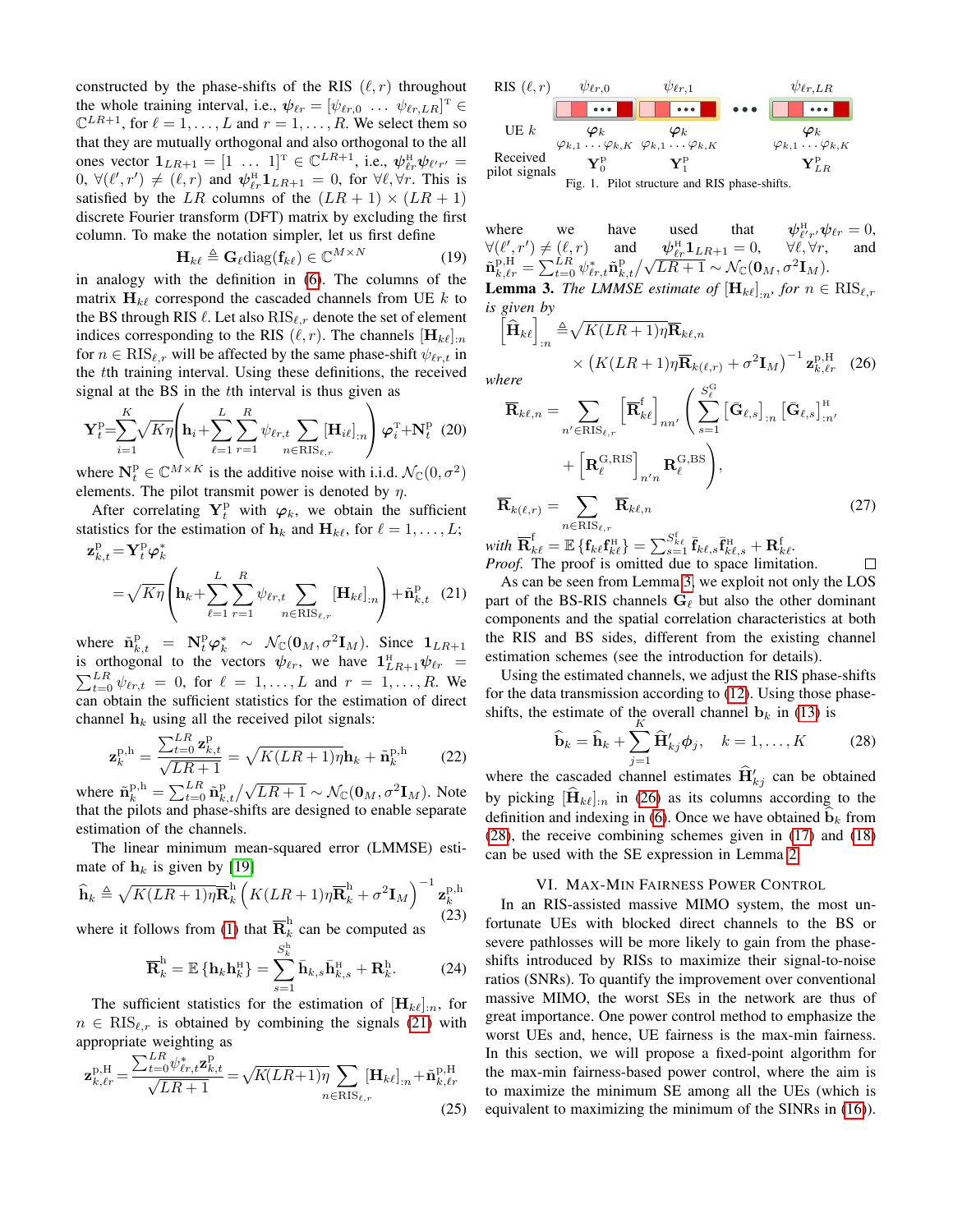The variables of the considered optimization problem are the uplink transmit powers of UEs, i.e.,  $p_k$ , for  $k = 1, \ldots, K$ . The max-min fairness power control problem can be cast as

$$
\begin{array}{ll}\n\text{maximize} & \text{min} \\
\{p_k:k=1,\ldots,K\} & k \in \{1,\ldots,K\} \\
& p_k \left| \mathbb{E} \left\{ \mathbf{v}_k^{\mathrm{H}} \mathbf{b}_k \right\} \right|^2\n\end{array}
$$

$$
\frac{p_k |\mathbb{E} \{ \mathbf{v}_k \mathbf{b}_k \}|}{\sum_{i=1}^K p_i \mathbb{E} \{ |\mathbf{v}_k^{\text{H}} \mathbf{b}_i|^2 \} - p_k |\mathbb{E} \{ \mathbf{v}_k^{\text{H}} \mathbf{b}_k \}|^2 + \sigma^2 \mathbb{E} \{ ||\mathbf{v}_k||^2 \}}
$$

<span id="page-4-1"></span>subject to  $0 \le p_k \le p_{\text{max}}, k = 1, ..., K$  (29) where  $p_{\text{max}}$  is the maximum uplink data transmission power for each UE. We will use the following lemma to solve the above problem optimally using a simple fixed-point algorithm.

Lemma 4. *The fixed-point algorithm whose steps are outlined in Algorithm [1](#page-4-0) converges to the optimal solution of* [\(29\)](#page-4-1)*. Proof.* The proof follows from [\[20,](#page-5-17) Lem. 1, The. 1].  $\Box$ 

<span id="page-4-0"></span>Algorithm 1 Fixed-point algorithm for solving the max-min fairness problem in [\(29\)](#page-4-1).

1: **Initialization:** Set arbitrary  $p_k > 0$ , for  $k = 1, ..., K$ , and the solution accuracy  $\varepsilon > 0$ .

2: while 
$$
\max_{k \in \{1,\ldots,K\}} \text{SINR}_k - \min_{k \in \{1,\ldots,K\}} \text{SINR}_k > \varepsilon \text{ do}
$$
\n
$$
\sum_{k=1}^K p_i \mathbb{E}\{|\mathbf{v}_k^H \mathbf{b}_i|^2\} - p_k |\mathbb{E}\{\mathbf{v}_k^H \mathbf{b}_k\}|^2 + \sigma^2 \mathbb{E}\{||\mathbf{v}_k||^2\}}
$$
\n3: 
$$
p_k \leftarrow \frac{\sum_{i=1}^K p_i \mathbb{E}\{|\mathbf{v}_k^H \mathbf{b}_k\}|^2 + \sigma^2 \mathbb{E}\{||\mathbf{v}_k||^2\}}{|\mathbb{E}\{\mathbf{v}_k^H \mathbf{b}_k\}|^2},
$$
\n4: 
$$
\widetilde{p} \leftarrow \max_{k \in \{1,\ldots,K\}} p_k.
$$
\n5: 
$$
p_k \leftarrow \frac{p_{\text{max}}}{\widetilde{p}} p_k, \quad k = 1, \ldots, K.
$$
\n6: **end while**  
\n7: **Output:** 
$$
p_1, \ldots, p_K.
$$

Note that the BS is responsible for the computations regarding the channel estimation, phase-shifts selection, and the power control, which have all relatively low complexity due to the closed-form equations with basic linear algebra.

#### VII. NUMERICAL RESULTS AND DISCUSSION

In this section, we quantify the performance gain of the proposed RIS-assisted massive MIMO compared to conventional massive MIMO. The pathloss models and the shadow fading parameters for the LOS and NLOS paths originate from [\[21,](#page-5-18) Table 5.1] for an urban microcell environment. Isotropic antennas are considered at the BS and UEs. The RIS elements have area  $(\lambda/4)^2$ , where  $\lambda$  is the wavelength, and are deployed with  $\lambda/4$  spacing. The carrier frequency is 1.9 GHz and the noise figure is 7 dB. The maximum uplink power for each UE is 100 mW per 1 MHz bandwidth and each UE transmits with this power during pilot transmission. In the data transmission phase, the proposed max-min fair power control is adopted. The number of BS antennas is  $M = 100$  and they are deployed as a half-wavelength-spaced uniform linear array (ULA). There are  $L = 2$  RISs, each being a uniform planar array (UPA) with  $16 \times 16$  elements. The spatial correlation matrices for both the BS and RISs are generated using the 3D Gaussian local scattering model for UPAs and ULAs with 15 degrees angular spread  $[4, \text{Sec. } 7.3.2]$  $[4, \text{Sec. } 7.3.2]$ .<sup>[1](#page-4-2)</sup> Each RIS is assigned to the one of the two UEs with the lowest BS-UE channel gains. The coherence block length is  $\tau_c = 10000$  samples and  $\tau_p = 20K$  mutually orthogonal pilot sequences are used for conventional massive MIMO. $<sup>2</sup>$  $<sup>2</sup>$  $<sup>2</sup>$  For the RIS-assisted massive</sup> MIMO case, each  $4 \times 4$  set of RIS elements is reconfigured to have the same phase-shift during pilot transmission and, hence, we have  $\tau_p = (LR + 1)K = 33K$ .

We assume the RISs are deployed to always have LOS paths to the BS. The existence of the LOS for the other channels is modeled in a probabilistic manner and the formulas for it and the Ricean  $K$ -factor are given in [\[21,](#page-5-18) Sec. 5.5-3], unless otherwise stated. The BS and the RISs are assumed to be mounted 10 m above the height of the UEs. The 2D locations of the BS and two RISs is  $(0, 0)$ ,  $(10, 30)$ , and  $(10, -30)$ , respectively, where the unit is meters. In each setup,  $K = 10$ cell-edge UEs are randomly dropped in the  $100 \text{ m} \times 50 \text{ m}$  area that extends from  $(200, -25)$  to  $(300, 25)$ .

In Fig. [2,](#page-5-19) we plot the cumulative distribution function (CDF) of the SE per UE for both conventional massive MIMO (ConvmMIMO) and the proposed RIS-assisted massive MIMO (RISmMIMO) when using either MR or RZF receive combining. The randomness is the UE locations. There is always an LOS path for the channel between any RIS and UE. For all the channels, the LOS path is the only specular component once LOS exists. For MR combining, RIS-mMIMO starts from a higher SE in the lower tail of the CDF curve than with ConvmMIMO, which indicates that the RISs effectively improves the SE of very unfortunate UEs. However, this comes with a significant SE reduction for other UEs. The reason is that the RISs are configured to improve for the most unfortunate UEs, which creates additional scatterers compared to non-RIS case. This creates additional interference which cannot be suppressed using MR combining in an RIS-assisted massive MIMO system. On the other hand, RIS-mMIMO provides a significant SE improvement when RZF combining is used to reject interference. The median SE (the point where the CDF is 0.5) provided by RIS-mMIMO is 1.5 times larger compared to Conv-mMIMO. Moreover, the 90%-likely SE (the point where the CDF is 0.1) is approximately 5.6 times greater with RIS-mMIMO. The lower tails of the CDF curves are of great importance since low-rate UEs need to be active more often than high-rate UEs, when using the same service.

To see the impact of the LOS and other specular components, we reconsider the RZF curves from Fig. [2](#page-5-19) in Fig. [3](#page-5-20) and compare them with RIS-mMIMO under different propagation conditions. The CDF of RIS-mMIMO from Fig. [2](#page-5-19) is denoted by "always LOS,  $S = 1$ " in Fig. [3](#page-5-20) since there is always an LOS path between any RIS and UE, and the number of specular components of any channel is  $S = 1$  once LOS exists. The "probabilistic LOS" case corresponds to the scenario when the LOS probabilities for the RIS-UE channels are determined according to [\[21,](#page-5-18) Sec. 5.5-3]. We also include the scenario where there is always an LOS path for any RIS-UE

<span id="page-4-2"></span><sup>&</sup>lt;sup>1</sup>For complexity reasons, the correlation matrices were tightly approximated similar to the small angular deviation assumption in [\[4,](#page-5-3) Sec. 2.6].

<span id="page-4-3"></span><sup>&</sup>lt;sup>2</sup>It was observed that for the considered scenario, this selection for  $\tau_p$ presents a good trade-off between pilot signal SNR and data transmission length in each coherence block.